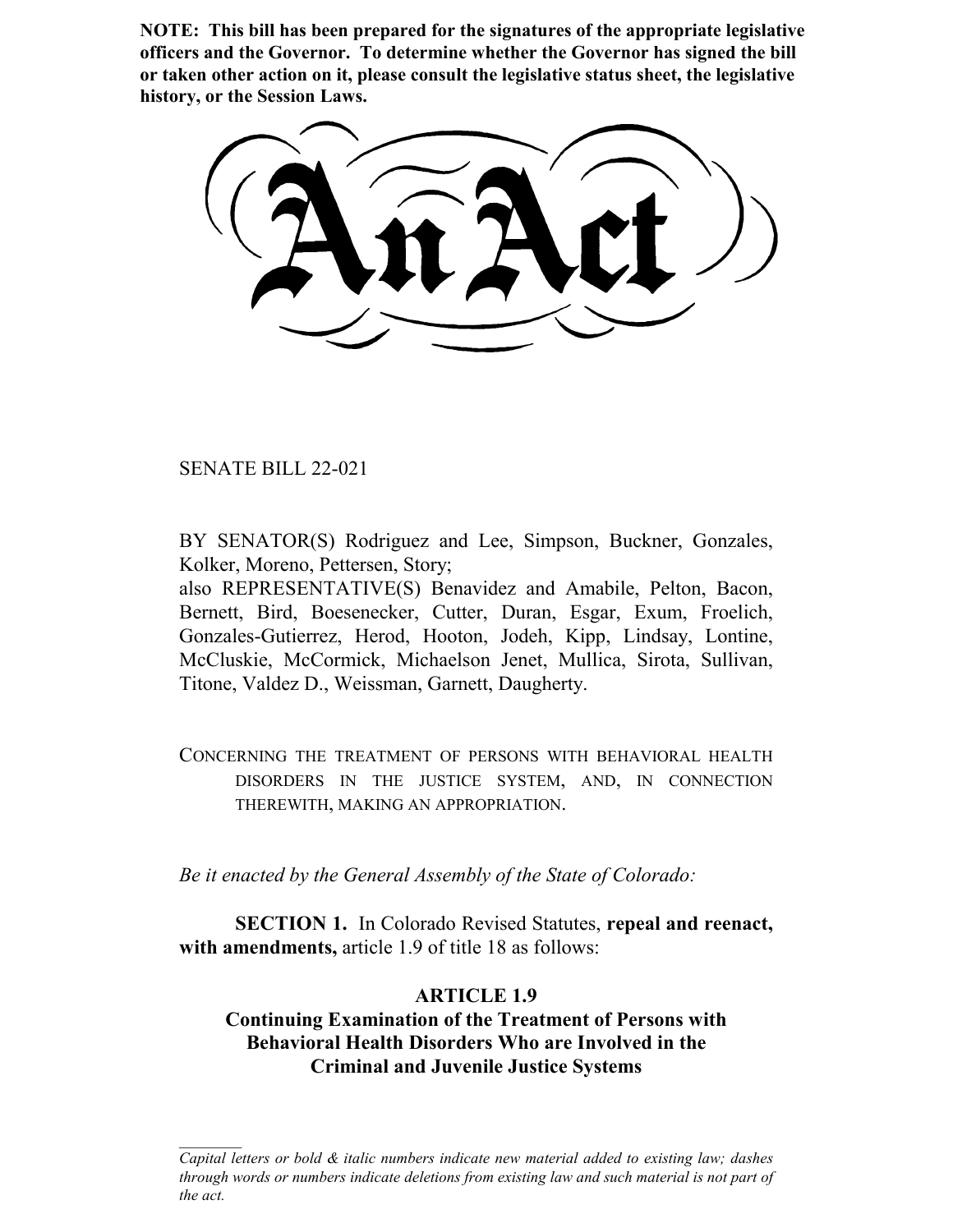**18-1.9-101. Legislative declaration.** (1) THE GENERAL ASSEMBLY FINDS THAT:

(a) THE UNITED STATES IS IN A PUBLIC HEALTH CRISIS IN WHICH PERSONS WITH BEHAVIORAL HEALTH NEEDS ARE NEGLECTED, STIGMATIZED, OR INADEQUATELY SUPPORTED, WHICH GREATLY INCREASES THE RISK OF SUCH PERSONS BECOMING INVOLVED WITH OR CONTINUING TO BE INVOLVED WITH THE CRIMINAL OR JUVENILE JUSTICE SYSTEM;

(b) PERSONS WITH BEHAVIORAL HEALTH DISORDERS ARE DISPROPORTIONATELY REPRESENTED IN THE CRIMINAL AND JUVENILE JUSTICE SYSTEMS. THE PREVALENCE RATES NATIONALLY OF SUCH INDIVIDUALS ENTERING JAIL ARE THREE TIMES GREATER THAN THAT OF THE GENERAL POPULATION. BUREAU OF JUSTICE STATISTICS DATA FROM 2011 THROUGH 2012 INDICATE THAT HALF OF THE PEOPLE INCARCERATED IN PRISONS, AND TWO-THIRDS OF THOSE IN JAIL, HAVE EITHER A CURRENT SERIOUS PSYCHOLOGICAL DISTRESS OR A HISTORY OF BEHAVIORAL HEALTH CONCERNS.

(c) THE DEPARTMENT OF CORRECTIONS' DATA INDICATE THAT ONE OUT OF EVERY THREE MEN AND FOUR OUT OF EVERY FIVE WOMEN IMPRISONED IN COLORADO HAVE A MODERATE TO SEVERE BEHAVIORAL HEALTH DISORDER;

(d) THE DIVISION OF YOUTH SERVICES' DATA INDICATE THAT FIFTY-NINE PERCENT OF NEWLY COMMITTED YOUTH REQUIRE BEHAVIORAL HEALTH INTERVENTION OR SERVICES, AND NATIONALLY, JUVENILE INSTITUTIONS ARE ILL-EQUIPPED TO PROVIDE A COMPREHENSIVE ARRAY OF SUCH SERVICES TO MEET THE NEEDS; AND

(e) LARGE NUMBERS OF PEOPLE WITH BEHAVIORAL HEALTH DISORDERS ARE BEING SENT TO SECURE JUSTICE SETTINGS INSTEAD OF RECEIVING COMMUNITY TREATMENT. AS A RESULT, THE CRIMINAL JUSTICE SYSTEM HAS BECOME THE STOPGAP PROVIDER TO ADDRESS CHRONIC AND ACUTE BEHAVIORAL HEALTH NEEDS IN OUR STATE.

(2) THE GENERAL ASSEMBLY FURTHER FINDS THAT:

(a) ACTIONS FOCUSED ON PERSONS WHO ARE AT RISK OF ENTRY INTO THE SYSTEM DUE TO BEHAVIORAL HEALTH DISORDERS, AND ACTIONS TO

#### PAGE 2-SENATE BILL 22-021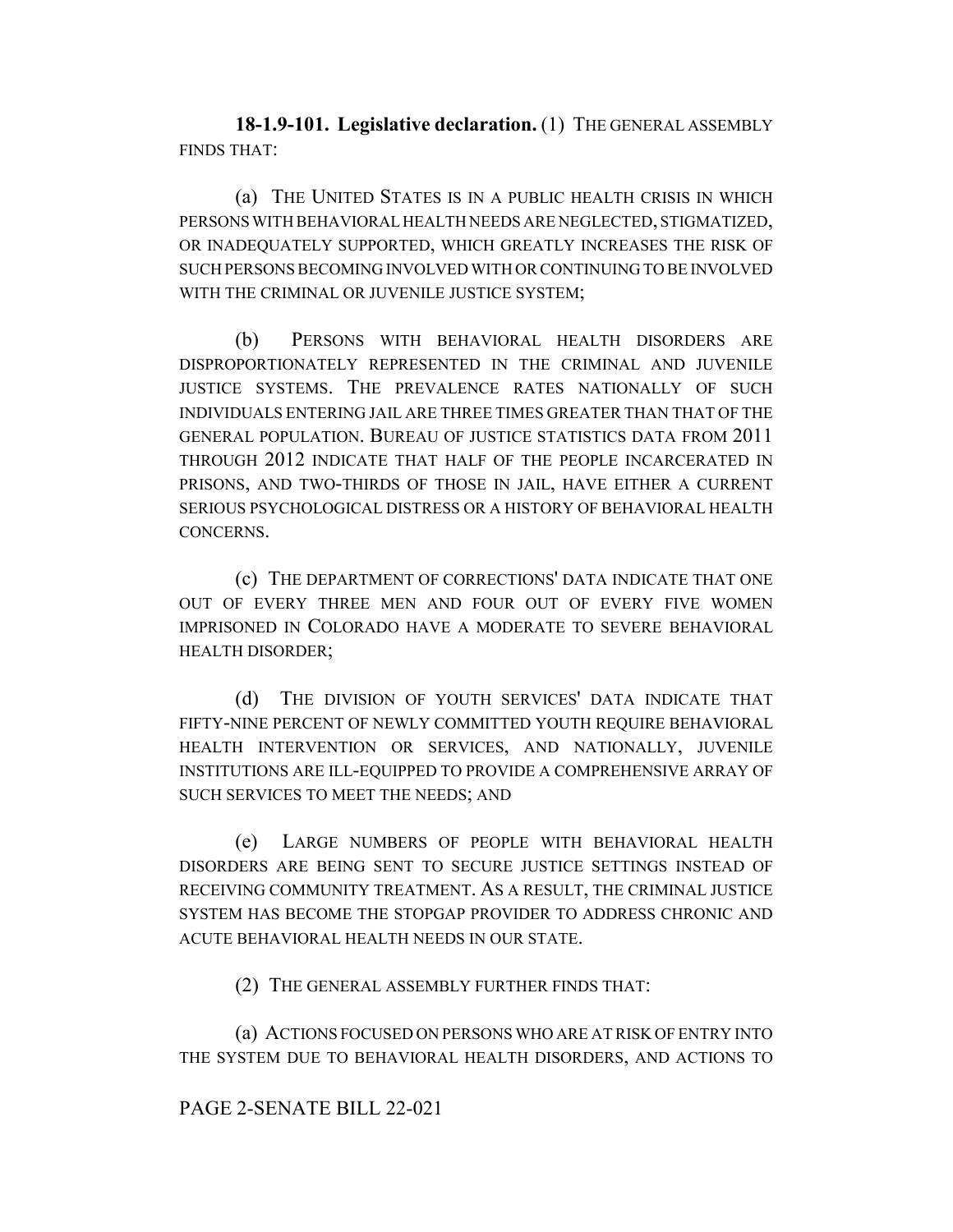HELP REDUCE AND PREVENT RECIDIVISM ONCE SUCH INDIVIDUALS ARE IN THE SYSTEM, ARE CRITICAL IN ADDRESSING THE PROBLEM;

(b) RESEARCH DEMONSTRATES A NEED TO DIVERT PERSONS WITH BEHAVIORAL HEALTH DISORDERS TO TREATMENT PROGRAMS AND TO PROVIDE WRAPAROUND SERVICES, SUCH AS HOUSING AND CONTINUED MEDICAL AND BEHAVIORAL HEALTH TREATMENT UPON RELEASE; AND

(c) PREVENTION AND INTERVENTION NEEDS RANGE FROM, BUT ARE NOT LIMITED TO, SCHOOL-BASED BEHAVIORAL HEALTH SERVICES; LAW ENFORCEMENT DIRECTED DIVERSION; COMMUNITY SCREENING, ASSESSMENT, AND TREATMENT; SECURE SETTINGS WITHIN CORRECTION FACILITIES; AND SUPPORTIVE REENTRY SERVICES THAT ARE CRITICAL COMPONENTS OF DIGNITY, SAFETY, AND RECOVERY.

(3) IN ADDITION, THE GENERAL ASSEMBLY FINDS THAT THE RESULTS OF A REPORT REQUESTED BY THE JOINT BUDGET COMMITTEE IN 1999 RECOMMENDED CROSS-SYSTEM COLLABORATION AND COMMUNICATION AS A METHOD FOR REDUCING THE NUMBER OF PERSONS WITH MENTAL HEALTH DISORDERS WHO ARE INVOLVED IN THE CRIMINAL AND JUVENILE JUSTICE SYSTEMS. THE COMMITTEE AND TASK FORCE CREATED BY THIS ARTICLE 1.9 SHALL CONSIDER THE BROADER CONTINUUM OF BEHAVIORAL HEALTH DISORDERS TO BETTER ACCOUNT FOR THE NEEDS OF THE AT-RISK POPULATION BEING STUDIED.

(4) THEREFORE, THE GENERAL ASSEMBLY DECLARES THAT, DESPITE THE IMPACT AND REACH OF THE PREVIOUS WORK OF THE LEGISLATIVE OVERSIGHT COMMITTEE AND TASK FORCE, A SIGNIFICANT NEED REMAINS FOR ONGOING INNOVATION TO ADDRESS THESE AND RELATED ISSUES. THE GENERAL ASSEMBLY THEREFORE DETERMINES THAT IT IS NECESSARY TO CONTINUE THE LEGISLATIVE OVERSIGHT COMMITTEE AND TASK FORCE TO EXAMINE THE IDENTIFICATION, DIAGNOSIS, AND TREATMENT OF PERSONS WITH BEHAVIORAL HEALTH DISORDERS WHO ARE AT RISK OF INVOLVEMENT OR CONTINUED INVOLVEMENT WITH THE CRIMINAL OR JUVENILE JUSTICE SYSTEMS AND TO DEVELOP STRATEGIES TO ADDRESS THE ISSUES SUCH PEOPLE FACE.

**18-1.9-102. Definitions.** AS USED IN THIS ARTICLE 1.9, UNLESS THE CONTEXT OTHERWISE REQUIRES: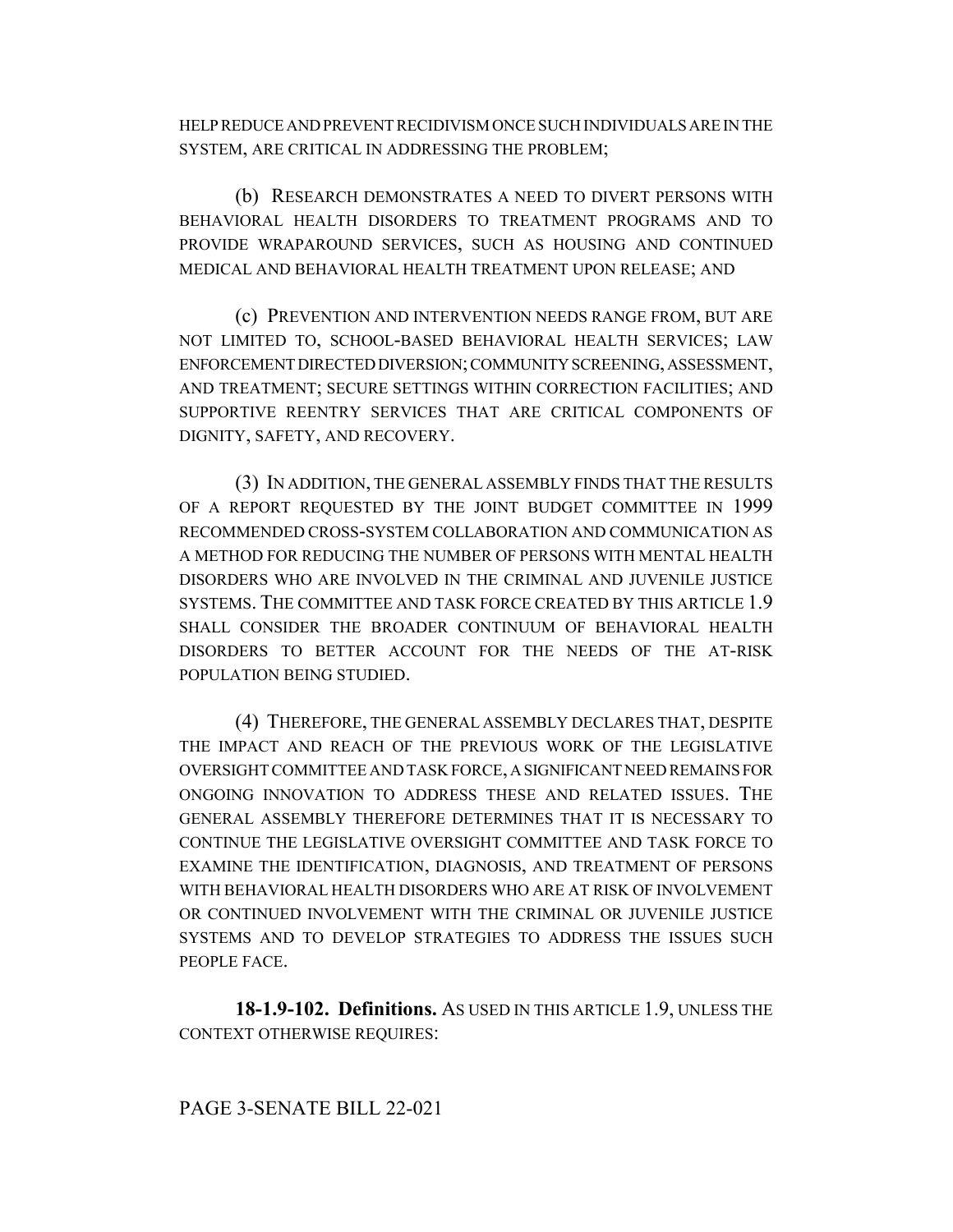(1) "BEHAVIORAL HEALTH" REFERS TO AN INDIVIDUAL'S MENTAL AND EMOTIONAL WELL-BEING AND ACTIONS THAT AFFECT AN INDIVIDUAL'S OVERALL WELLNESS. BEHAVIORAL HEALTH PROBLEMS AND DISORDERS INCLUDE SUBSTANCE USE DISORDERS, SERIOUS PSYCHOLOGICAL DISTRESS, SUICIDE, DEPRESSION, AND OTHER MENTAL HEALTH DISORDERS. PROBLEMS RANGING FROM UNHEALTHY STRESS OR SUBCLINICAL CONDITIONS TO DIAGNOSABLE AND TREATABLE DISEASES ARE INCLUDED IN THE TERM "BEHAVIORAL HEALTH".THE TERM "BEHAVIORAL HEALTH" IS ALSO USED TO DESCRIBE SERVICE SYSTEMS THAT ENCOMPASS PREVENTION AND PROMOTION OF EMOTIONAL HEALTH, PREVENTION AND TREATMENT SERVICES FOR MENTAL HEALTH AND SUBSTANCE USE DISORDERS, AND RECOVERY SUPPORT.

(2) "CO-OCCURRING DISORDER" MEANS A DISORDER THAT COMMONLY COINCIDES WITH MENTAL HEALTH DISORDERS AND MAY INCLUDE, BUT IS NOT LIMITED TO, SUBSTANCE ABUSE AND SUBSTANCE USE DISORDERS, BEHAVIORAL HEALTH DISORDERS, INTELLECTUAL AND DEVELOPMENTAL DISABILITIES, FETAL ALCOHOL SYNDROME, AND TRAUMATIC BRAIN INJURY.

(3) "LEGISLATIVE OVERSIGHT COMMITTEE" OR "COMMITTEE" MEANS THE LEGISLATIVE OVERSIGHT COMMITTEE CONCERNING THE TREATMENT OF PERSONS WITH BEHAVIORAL HEALTH DISORDERS IN THE CRIMINAL AND JUVENILE JUSTICE SYSTEMS ESTABLISHED PURSUANT TO SECTION 18-1.9-103.

(4) "PREVIOUS TASK FORCE" MEANS THE TASK FORCE CONCERNING THE TREATMENT OF PERSONS WITH MENTAL HEALTH DISORDERS IN THE CRIMINAL AND JUVENILE JUSTICE SYSTEMS THAT EXISTED PRIOR TO JULY 1, 2022.

(5) "TASK FORCE" MEANS THE TASK FORCE CONCERNING THE TREATMENT OF PERSONS WITH BEHAVIORAL HEALTH DISORDERS IN THE CRIMINAL AND JUVENILE JUSTICE SYSTEMS ESTABLISHED PURSUANT TO SECTION 18-1.9-104.

**18-1.9-103. Legislative oversight committee concerning the treatment of persons with behavioral health disorders in the criminal and juvenile justice systems - creation - duties.** (1) **Creation.** (a) THERE IS CREATED A LEGISLATIVE OVERSIGHT COMMITTEE CONCERNING THE TREATMENT OF PERSONS WITH BEHAVIORAL HEALTH DISORDERS IN THE CRIMINAL AND JUVENILE JUSTICE SYSTEMS.

### PAGE 4-SENATE BILL 22-021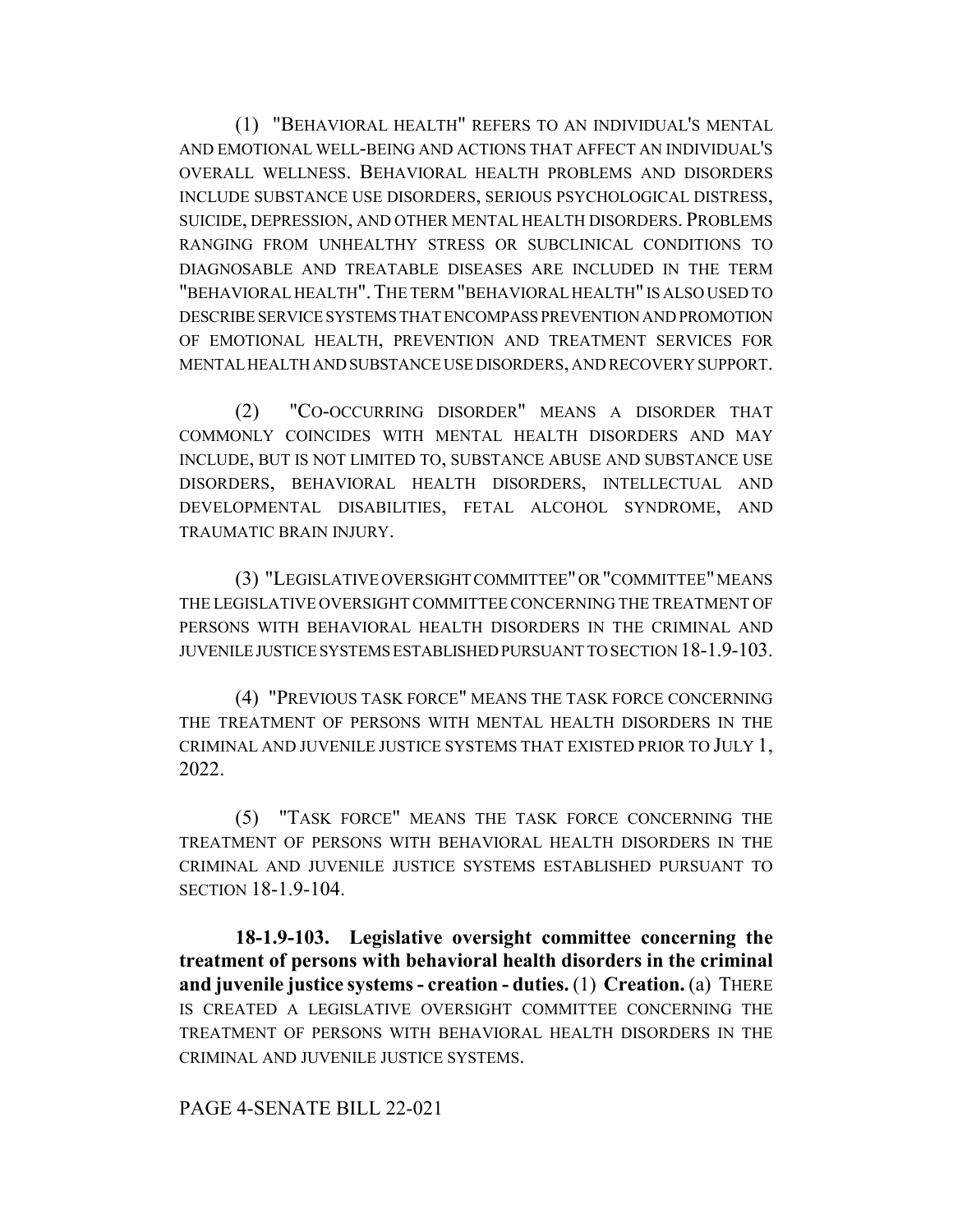(b) THE COMMITTEE CONSISTS OF SIX MEMBERS AS FOLLOWS:

(I) THE PRESIDENT OF THE SENATE SHALL APPOINT TWO SENATORS TO SERVE ON THE COMMITTEE, AND THE MINORITY LEADER OF THE SENATE SHALL APPOINT ONE SENATOR TO SERVE ON THE COMMITTEE; AND

(II) THE SPEAKER OF THE HOUSE OF REPRESENTATIVES SHALL APPOINT THREE REPRESENTATIVES TO SERVE ON THE COMMITTEE, NO MORE THAN TWO OF WHOM ARE MEMBERS OF THE SAME POLITICAL PARTY.

(c) THE TERMS OF THE MEMBERS WHO ARE SERVING ON THE LEGISLATIVE OVERSIGHT COMMITTEE CONCERNING THE TREATMENT OF PERSONS WITH MENTAL HEALTH DISORDERS IN THE CRIMINAL AND JUVENILE JUSTICE SYSTEMS AS OF THE EFFECTIVE DATE OF THIS SECTION ARE EXTENDED TO THE CONVENING DATE OF THE FIRST REGULAR SESSION OF THE SEVENTY-FOURTH GENERAL ASSEMBLY. AS SOON AS PRACTICABLE AFTER SUCH CONVENING DATE, BUT NO LATER THAN THE END OF THE LEGISLATIVE SESSION, THE SPEAKER, THE PRESIDENT, AND THE MINORITY LEADER OF THE SENATE SHALL EACH APPOINT OR REAPPOINT MEMBERS IN THE SAME MANNER AS PROVIDED IN SUBSECTION  $(1)(b)$  OF THIS SECTION. THEREAFTER, THE TERMS OF MEMBERS APPOINTED OR REAPPOINTED BY THE SPEAKER, THE PRESIDENT, AND THE MINORITY LEADER OF THE SENATE EXPIRE ON THE CONVENING DATE OF THE FIRST REGULAR SESSION OF THE NEXT GENERAL ASSEMBLY, AND ALL SUBSEQUENT APPOINTMENTS AND REAPPOINTMENTS BY THE SPEAKER, THE PRESIDENT, AND THE MINORITY LEADER OF THE SENATE MUST BE MADE AS SOON AS PRACTICABLE AFTER THE CONVENING DATE, BUT NO LATER THAN THE END OF THE LEGISLATIVE SESSION.

(d) THE PERSON MAKING THE ORIGINAL APPOINTMENT OR REAPPOINTMENT SHALL FILL ANY VACANCY BY APPOINTMENT FOR THE REMAINDER OF AN UNEXPIRED TERM.MEMBERS APPOINTED OR REAPPOINTED SERVE AT THE PLEASURE OF THE APPOINTING AUTHORITY AND CONTINUE IN OFFICE UNTIL THE MEMBER'S SUCCESSOR IS APPOINTED.

(e) THE PRESIDENT OF THE SENATE SHALL SELECT THE FIRST CHAIR OF THE COMMITTEE, AND THE SPEAKER OF THE HOUSE OF REPRESENTATIVES SHALL SELECT THE FIRST VICE-CHAIR. THE CHAIR AND VICE-CHAIR SHALL ALTERNATE ANNUALLY THEREAFTER BETWEEN THE TWO HOUSES.

(f) THE CHAIR AND VICE-CHAIR OF THE COMMITTEE MAY ESTABLISH

# PAGE 5-SENATE BILL 22-021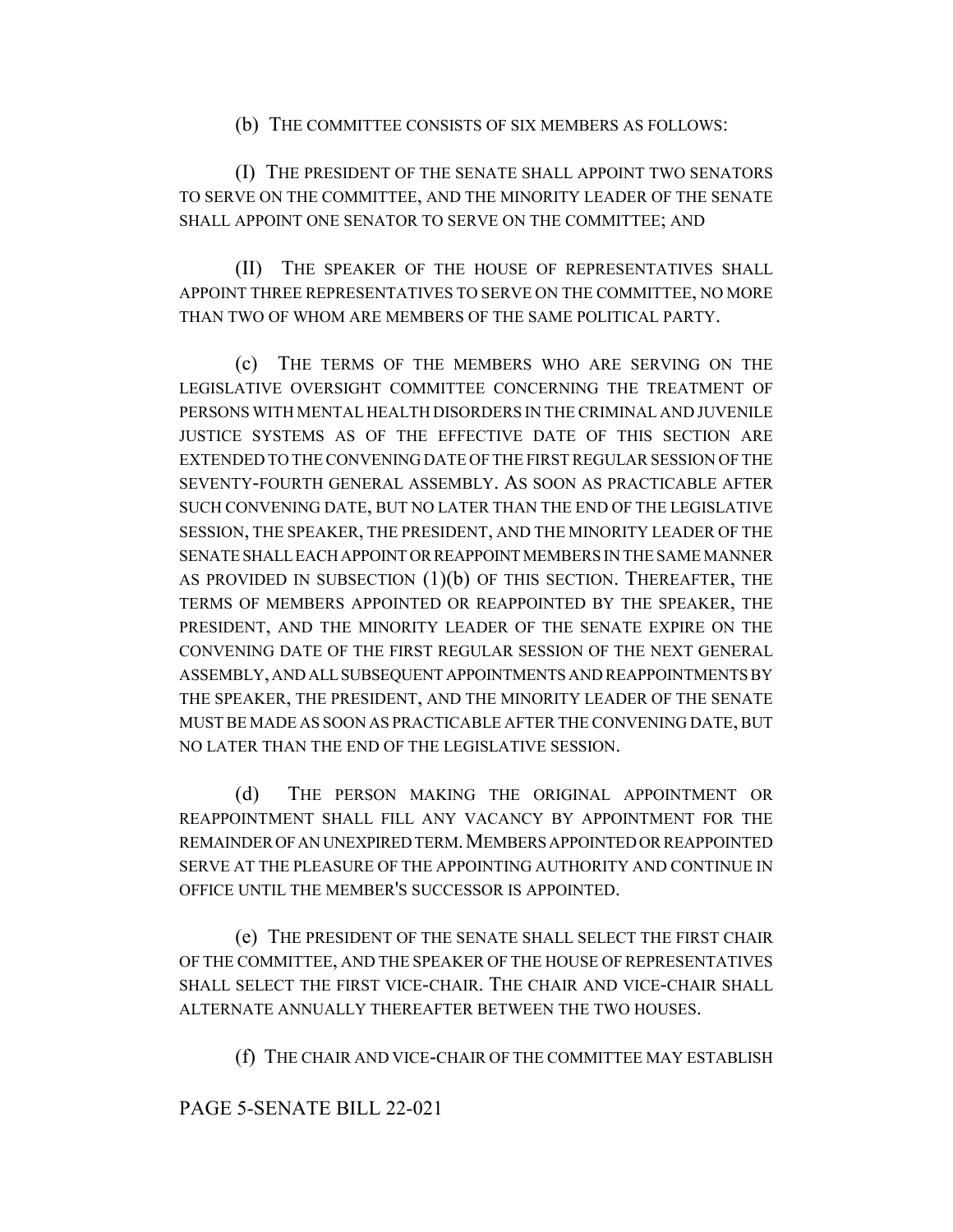ORGANIZATIONAL AND PROCEDURAL RULES AS ARE NECESSARY FOR THE OPERATION OF THE COMMITTEE AND, IN COLLABORATION WITH THE TASK FORCE, GUIDELINES AND EXPECTATIONS FOR ONGOING COLLABORATION WITH THE TASK FORCE.

(g) (I) MEMBERS OF THE COMMITTEE MAY RECEIVE PAYMENT OF PER DIEM AND REIMBURSEMENT FOR ACTUAL AND NECESSARY EXPENSES AUTHORIZED PURSUANT TO SECTION 2-2-307.

(II) THE DIRECTOR OF RESEARCH OF THE LEGISLATIVE COUNCIL AND THE DIRECTOR OF THE OFFICE OF LEGISLATIVE LEGAL SERVICES SHALL SUPPLY STAFF ASSISTANCE TO THE COMMITTEE AS THEY DEEM APPROPRIATE, WITHIN EXISTING APPROPRIATIONS.

(2) **Duties.** (a) (I) THE COMMITTEE SHALL MEET AT LEAST THREE TIMES EACH YEAR AND AT SUCH OTHER TIMES AS IT DEEMS NECESSARY.

(II) EACH COMMITTEE MEMBER SHALL ANNUALLY EITHER ATTEND OR CALL INTO AT LEAST ONE REGULAR TASK FORCE MEETING. COMMITTEE MEMBERS ARE ENCOURAGED TO ATTEND SEPARATE MEETINGS AND INFORM THE REST OF THE COMMITTEE ABOUT THE CURRENT WORK OF THE TASK FORCE.

(b) THE COMMITTEE IS RESPONSIBLE FOR THE OVERSIGHT OF THE TASK FORCE AND SHALL SUBMIT ANNUAL REPORTS PURSUANT TO SUBSECTION  $(2)(c)$  OF THIS SECTION TO THE GENERAL ASSEMBLY REGARDING THE TASK FORCE'S FINDINGS AND RECOMMENDATIONS. IN ADDITION, THE COMMITTEE MAY RECOMMEND LEGISLATIVE CHANGES THAT ARE TREATED AS BILLS RECOMMENDED BY AN INTERIM LEGISLATIVE COMMITTEE FOR PURPOSES OF ANY INTRODUCTION DEADLINES OR BILL LIMITATIONS IMPOSED BY THE JOINT RULES OF THE GENERAL ASSEMBLY.

(c) (I) ON OR BEFORE JANUARY 15 OF EACH YEAR, THE COMMITTEE IS REQUIRED TO SUBMIT A REPORT TO THE GENERAL ASSEMBLY AND MAKE SUCH REPORT PUBLICLY AVAILABLE ON ITS WEBSITE; HOWEVER, DURING ANY INTERIM IN WHICH THE GENERAL ASSEMBLY HAS SUSPENDED INTERIM COMMITTEE ACTIVITIES, THE COMMITTEE IS NOT REQUIRED TO SUBMIT SUCH A REPORT. THE ANNUAL REPORT MUST BRIEFLY SUMMARIZE THE STUDY ISSUES, RECOMMENDATIONS CONSIDERED, AND ANY ACTIONS TAKEN BY THE COMMITTEE AND THE TASK FORCE DURING THE PREVIOUS YEAR.

PAGE 6-SENATE BILL 22-021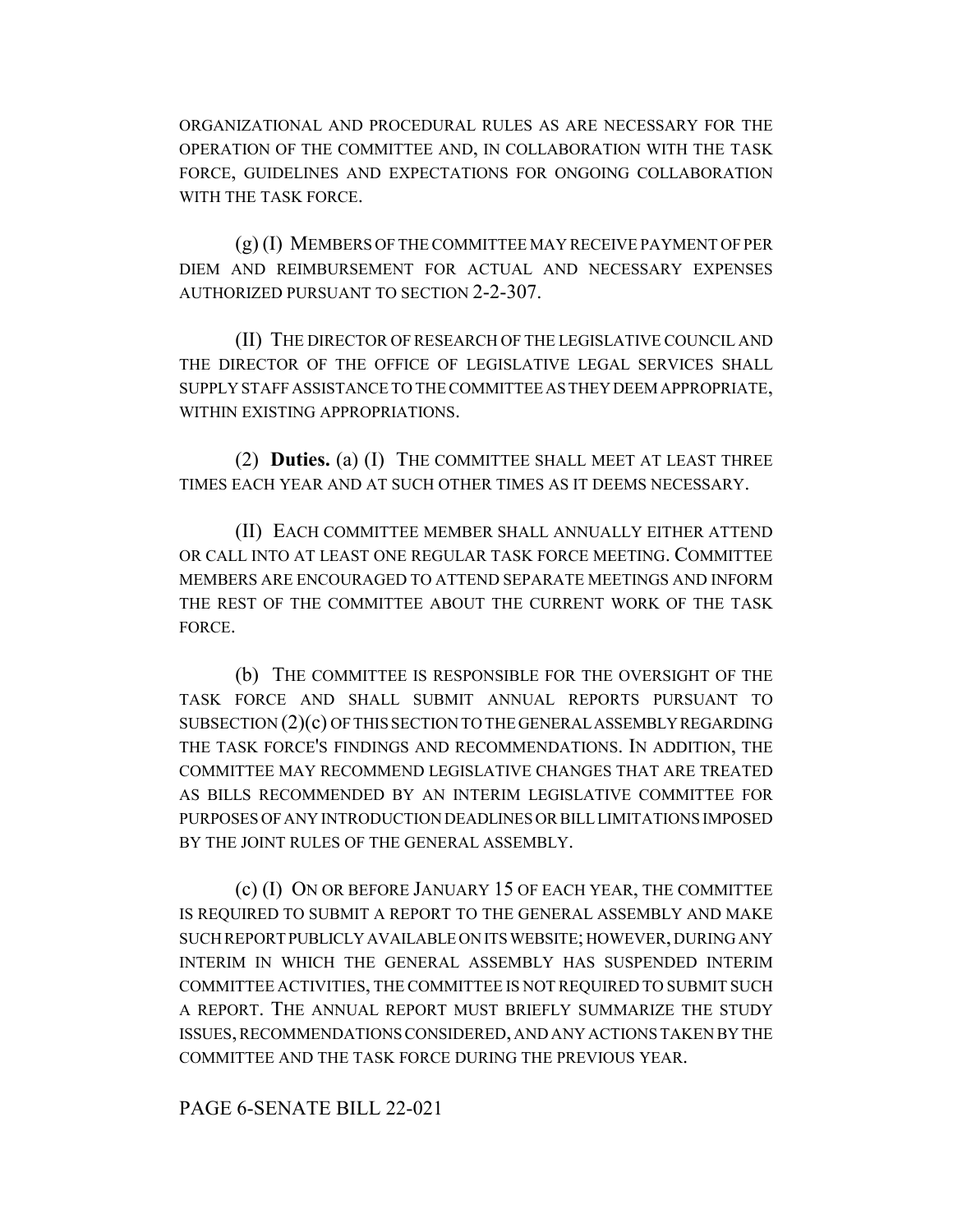(II) THE REPORT MUST COMPLY WITH THE PROVISIONS OF SECTION 24-1-136 (9). NOTWITHSTANDING SECTION 24-1-136  $(11)(a)(I)$ , THE REQUIREMENT IN THIS SECTION TO REPORT TO THE GENERAL ASSEMBLY CONTINUES INDEFINITELY.

**18-1.9-104. Task force concerning the treatment of persons with behavioral health disorders in the criminal and juvenile justice systems - creation - membership - duties.** (1) **Creation.** THERE IS CREATED A TASK FORCE CONCERNING THE TREATMENT OF PERSONS WITH BEHAVIORAL HEALTH DISORDERS IN THE CRIMINAL AND JUVENILE JUSTICE SYSTEMS. THE TASK FORCE CONSISTS OF THIRTY-ONE MEMBERS APPOINTED AS PROVIDED IN SUBSECTION (2) OF THIS SECTION AND ANY STAFF SUPPORT AS PROVIDED FOR IN SECTION 18-1.9-105.

(2) **Membership - terms.** (a) THE CHIEF JUSTICE OF THE COLORADO SUPREME COURT SHALL APPOINT TWO MEMBERS WHO REPRESENT THE JUDICIAL DEPARTMENT, ONE OF WHOM REPRESENTS THE DIVISION OF PROBATION WITHIN THE DEPARTMENT. NOTHING IN THIS SECTION PROHIBITS THE CHIEF JUSTICE FROM APPOINTING MEMBERS WHO SERVED ON THE PREVIOUS TASK FORCE.

(b) THE FOLLOWING EXECUTIVE BRANCH AGENCIES, DIVISIONS, AND OFFICES SHALL APPOINT OR REAPPOINT FROM THE PREVIOUS TASK FORCE ELEVEN MEMBERS. NOTHING IN THIS SECTION PROHIBITS THE EXECUTIVE BRANCH AGENCIES LISTED FROM APPOINTING MEMBERS WHO SERVED ON THE PREVIOUS TASK FORCE. THE FOLLOWING EXECUTIVE BRANCH AGENCIES SHALL APPOINT A REPRESENTATIVE ON OR BEFORE AUGUST 1, 2022:

(I) THE DIRECTOR OF THE DIVISION OF CRIMINAL JUSTICE IN THE DEPARTMENT OF PUBLIC SAFETY SHALL APPOINT ONE MEMBER TO REPRESENT THE DIVISION;

(II) THE DIRECTOR OF THE DEPARTMENT OF CORRECTIONS SHALL APPOINT ONE MEMBER TO REPRESENT THE DEPARTMENT;

(III) THE DEPARTMENT OF HUMAN SERVICES SHALL APPOINT FOUR MEMBERS AS FOLLOWS:

(A) THE DIRECTOR OF THE COLORADO MENTAL HEALTH INSTITUTE AT PUEBLO, OR THE DIRECTOR'S DESIGNEE;

# PAGE 7-SENATE BILL 22-021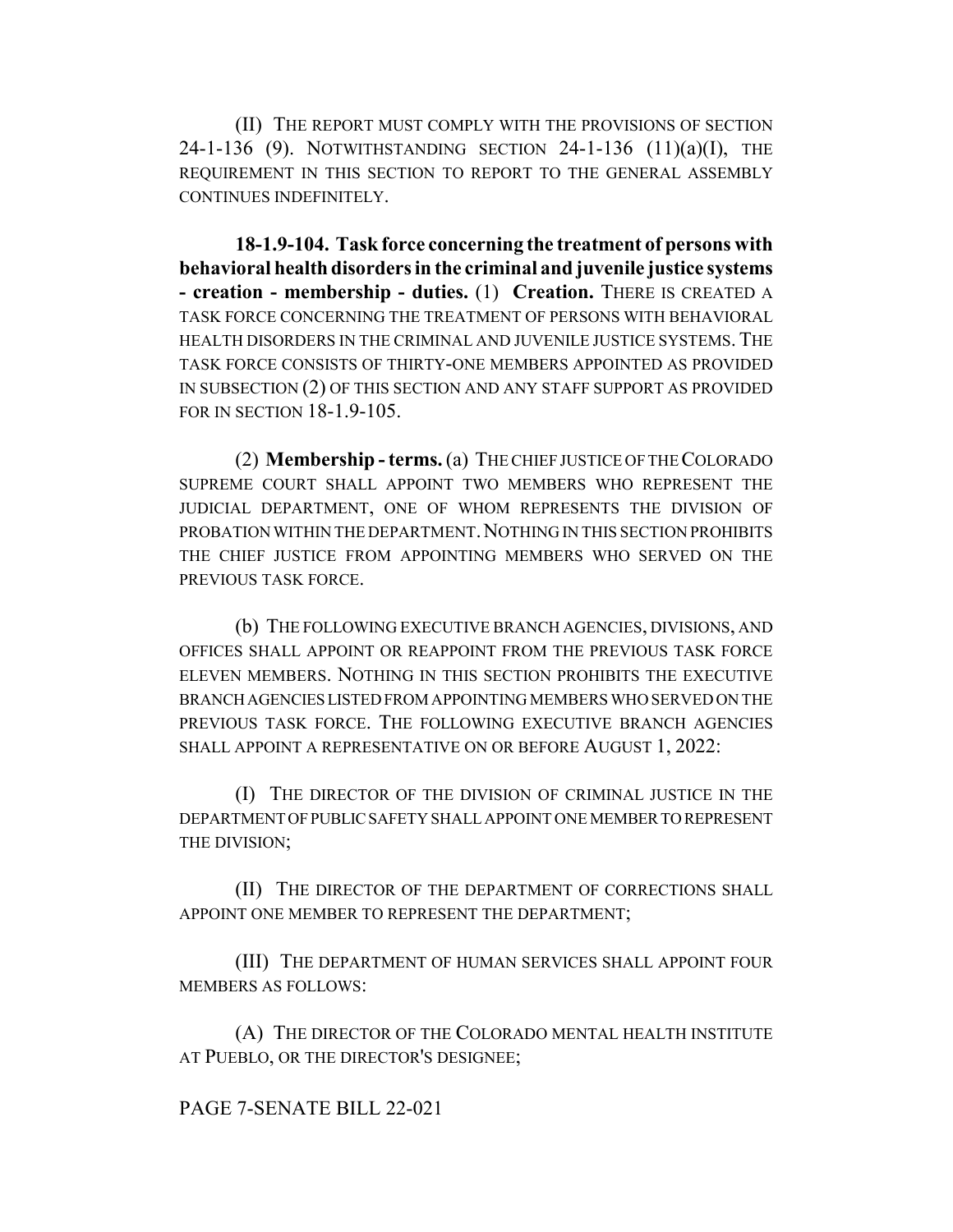(B) THE COMMISSIONER OF THE BEHAVIORAL HEALTH ADMINISTRATION, OR THE COMMISSIONER'S DESIGNEE;

(C) THE DIRECTOR OF THE DIVISION OF YOUTH SERVICES SHALL APPOINT ONE MEMBER TO REPRESENT THE DIVISION; AND

(D) THE DIRECTOR OF THE UNIT WITHIN THE DEPARTMENT OF HUMAN SERVICES THAT IS RESPONSIBLE FOR CHILD WELFARE SERVICES SHALL APPOINT ONE MEMBER TO REPRESENT THE UNIT;

(IV) THE EXECUTIVE DIRECTOR OF THE DEPARTMENT OF EDUCATION SHALL APPOINT ONE MEMBER TO REPRESENT THE DEPARTMENT;

(V) THE ATTORNEY GENERAL SHALL APPOINT ONE MEMBER TO REPRESENT THE ATTORNEY GENERAL'S OFFICE;

(VI) THE EXECUTIVE DIRECTOR OF THE DEPARTMENT OF HEALTH CARE POLICY AND FINANCING SHALL APPOINT ONE MEMBER TO REPRESENT THE DEPARTMENT;

(VII) THE EXECUTIVE DIRECTOR OF THE DEPARTMENT OF LABOR AND EMPLOYMENT SHALL APPOINT ONE MEMBER TO REPRESENT THE DEPARTMENT;

(VIII) THE DIRECTOR OF THE OFFICE OF THE CHILD'S REPRESENTATIVE SHALL APPOINT ONE MEMBER TO REPRESENT THE OFFICE; AND

(IX) THE DIRECTOR OF THE OFFICE OF THE ALTERNATE DEFENSE COUNSEL SHALL APPOINT ONE MEMBER TO REPRESENT THE OFFICE.

(c) THE CHAIR AND VICE-CHAIR OF THE LEGISLATIVE OVERSIGHT COMMITTEE SHALL APPOINT OR REAPPOINT FROM THE PREVIOUS TASK FORCE SEVENTEEN ADDITIONAL MEMBERS.COMMITTEE STAFF IS RESPONSIBLE FOR PUBLICLY ANNOUNCING VACANCIES FOR THE FOLLOWING POSITIONS, AND REQUESTING CANDIDATES SUBMIT A LETTER OF INTEREST FOR THE SPECIFIC POSITION, SO THAT THE LETTERS OF INTEREST ARE DUE NO LATER THAN ONE WEEK AFTER THE EFFECTIVE DATE OF THIS SECTION. THE LEGISLATIVE OVERSIGHT COMMITTEE, BY MAJORITY VOTE, SHALL APPROVE THE APPOINTMENTS FOR THESE POSITIONS. NOTHING IN THIS SECTION PROHIBITS

PAGE 8-SENATE BILL 22-021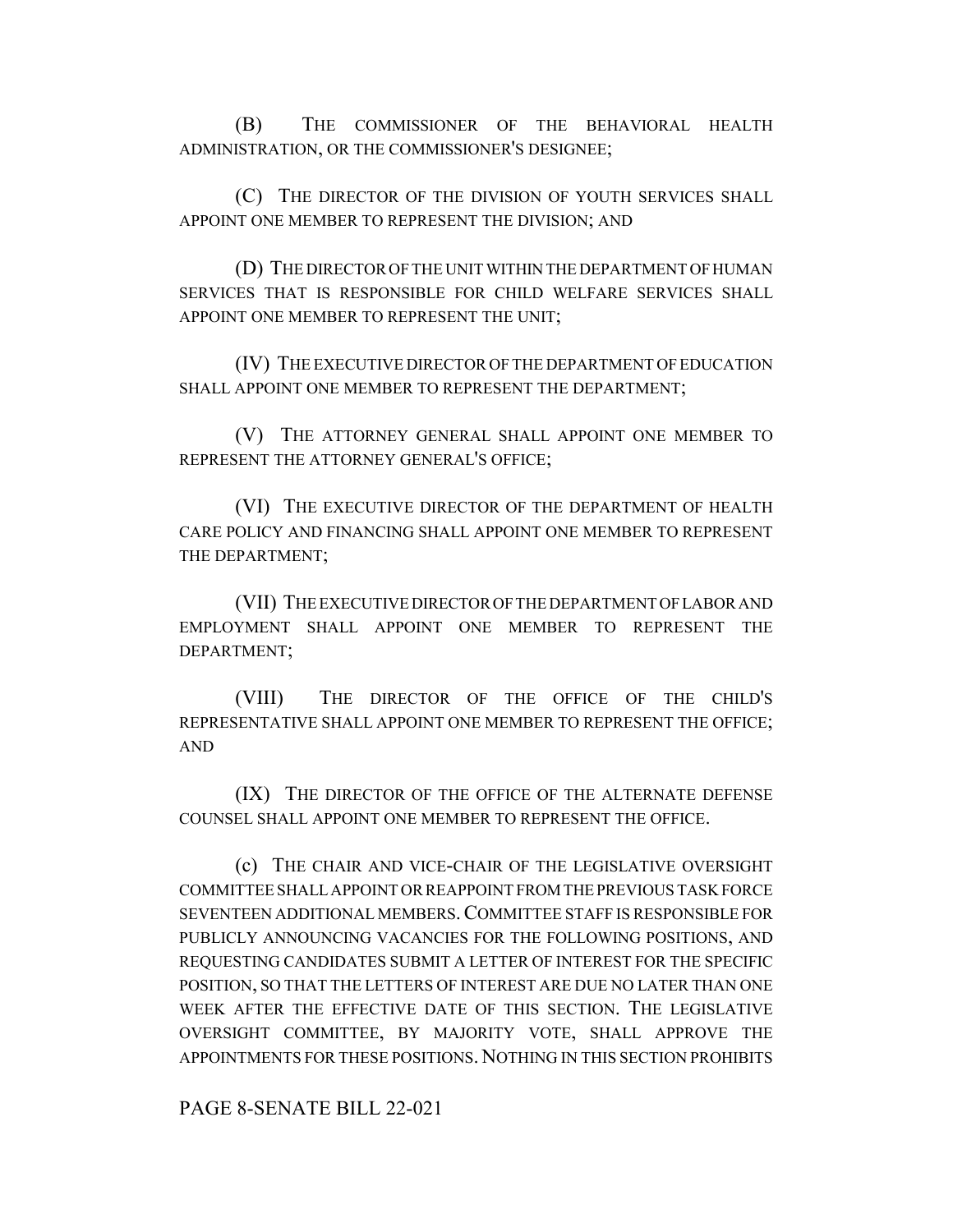THE LEGISLATIVE OVERSIGHT COMMITTEE FROM APPOINTING MEMBERS WHO SERVED ON THE PREVIOUS TASK FORCE. THE TASK FORCE MEMBERS TO BE APPOINTED PURSUANT TO THIS SUBSECTION (2)(c) INCLUDE:

(I) TWO MEMBERS WHO REPRESENT LOCAL LAW ENFORCEMENT AGENCIES, ONE OF WHOM IS IN ACTIVE SERVICE AS A POLICE OFFICER IN THE STATE, AND THE OTHER IS IN ACTIVE SERVICE AS A SHERIFF IN THE STATE;

(II) TWO MEMBERS FROM COUNTY DEPARTMENTS OF HUMAN OR SOCIAL SERVICES, ONE OF WHOM REPRESENTS A RURAL COLORADO PERSPECTIVE;

(III) ONE MEMBER WHO REPRESENTS DISTRICT ATTORNEYS WITHIN THE STATE;

(IV) ONE MEMBER WHO REPRESENTS PUBLIC DEFENDERS WITHIN THE STATE;

(V) TWO MEMBERS WHO REPRESENT THE CRIMINAL DEFENSE BAR WITHIN THE STATE, ONE OF WHOM HAS EXPERIENCE REPRESENTING JUVENILES IN THE JUVENILE JUSTICE SYSTEM;

(VI) TWO MEMBERS WHO ARE LICENSED MENTAL HEALTH PROFESSIONALS PRACTICING WITHIN THE STATE, ONE OF WHOM HAS EXPERIENCE TREATING JUVENILES;

(VII) ONE MEMBER WHO IS FROM A COMMUNITY MENTAL HEALTH CENTER WITHIN THE STATE;

(VIII) ONE MEMBER WHO HAS KNOWLEDGE OF PUBLIC BENEFITS AND PUBLIC HOUSING WITHIN THE STATE;

(IX) ONE MEMBER WHO IS A MENTAL HEALTH PROFESSIONAL PRACTICING IN FORENSIC ENVIRONMENTS;

(X) THREE MEMBERS OF THE PUBLIC AS FOLLOWS:

(A) ONE MEMBER WHO IS LIVING WITH A BEHAVIORAL HEALTH DISORDER AND HAS BEEN INVOLVED IN THE CRIMINAL OR JUVENILE JUSTICE SYSTEM IN THE STATE;

PAGE 9-SENATE BILL 22-021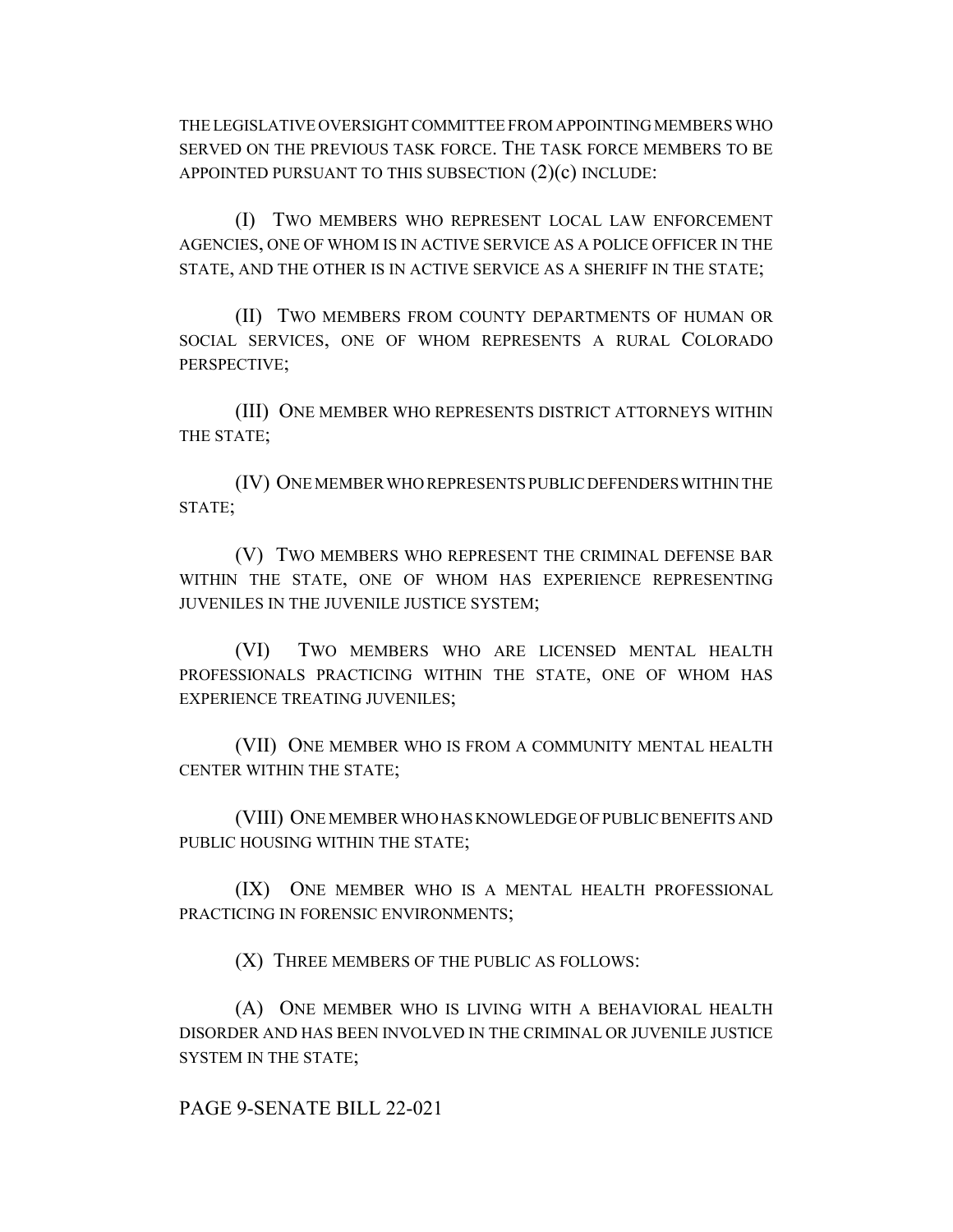(B) ONE MEMBER WHO HAS AN ADULT FAMILY MEMBER WHO HAS A BEHAVIORAL HEALTH DISORDER AND WHO IS OR WAS INVOLVED IN THE CRIMINAL JUSTICE SYSTEM IN THE STATE; AND

(C) ONE MEMBER WHO IS THE PARENT OF A CHILD WHO HAS A BEHAVIORAL HEALTH DISORDER AND WHO IS OR WAS INVOLVED IN THE JUVENILE JUSTICE SYSTEM IN THE STATE; AND

(XI) ONE MEMBER WHO REPRESENTS A NONPROFIT ORGANIZATION THAT WORKS ON STATEWIDE LEGISLATION AND ORGANIZING COLORADANS TO PROMOTE BEHAVIORAL, MENTAL, AND PHYSICAL HEALTH NEEDS.

(d) BEGINNING ON THE EFFECTIVE DATE OF THIS SECTION, MEMBERS APPOINTED TO THE TASK FORCE PURSUANT TO SUBSECTION  $(2)(c)$  OF THIS SECTION SHALL SERVE NO MORE THAN THREE CONSECUTIVE TWO-YEAR TERMS, WITH THE APPOINTING AUTHORITY'S APPROVAL FOR EACH SPECIFIC TERM. WITH THE APPOINTING AUTHORITY'S APPROVAL, A MEMBER OF THE TASK FORCE WHO IS SERVING ON THE TASK FORCE AS OF THE EFFECTIVE DATE OF THIS SECTION IS CONSIDERED TO BE BEGINNING THE MEMBER'S FIRST TWO-YEAR TERM.

(e) (I) A VACANCY OCCURRING IN A POSITION APPOINTED BY THE CHIEF JUSTICE OF THE COLORADO SUPREME COURT PURSUANT TO SUBSECTION (2)(a) OF THIS SECTION MUST BE FILLED AS SOON AS POSSIBLE BY THE CHIEF JUSTICE OF THE COLORADO SUPREME COURT IN ACCORDANCE WITH THE LIMITATIONS SPECIFIED IN SUBSECTION  $(2)(a)$  OF THIS SECTION. IN ADDITION, THE CHIEF JUSTICE OF THE COLORADO SUPREME COURT MAY REMOVE AND REPLACE ANY APPOINTMENT TO THE TASK FORCE MADE PURSUANT TO SUBSECTION  $(2)(a)$  OF THIS SECTION.

(II) A VACANCY OCCURRING IN A POSITION THAT IS APPOINTED BY AN EXECUTIVE BRANCH AGENCY PURSUANT TO SUBSECTION  $(2)(b)$  of this SECTION MUST BE FILLED AS SOON AS POSSIBLE BY THE INITIAL APPOINTING EXECUTIVE BRANCH AGENCY. IN ADDITION, THE INITIAL APPOINTING EXECUTIVE BRANCH AGENCY MAY REMOVE AND REPLACE ANY APPOINTMENT IT MADE TO THE TASK FORCE MADE PURSUANT TO SUBSECTION (2)(b) OF THIS SECTION.

(III) A VACANCY OCCURRING IN A POSITION FILLED BY THE CHAIR AND VICE-CHAIR OF THE COMMITTEE PURSUANT TO SUBSECTION  $(2)(c)$  OF

#### PAGE 10-SENATE BILL 22-021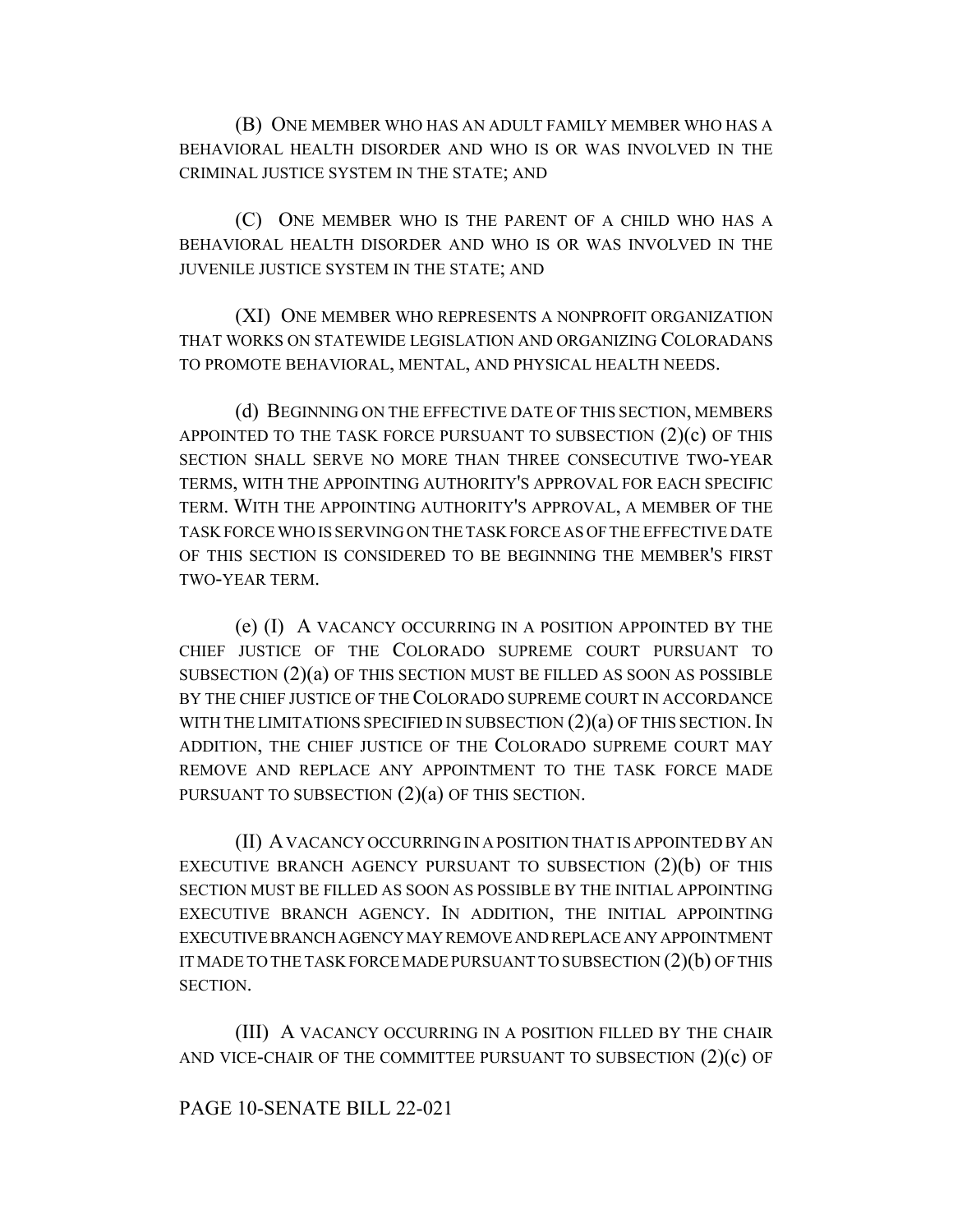THIS SECTION MUST BE FILLED AS SOON AS POSSIBLE BY THE CHAIR AND VICE-CHAIR OF THE COMMITTEE IN ACCORDANCE WITH THE LIMITATIONS SPECIFIED IN SUBSECTION  $(2)(c)$  of this section. In addition, the chair AND VICE-CHAIR OF THE COMMITTEE MAY REMOVE AND REPLACE ANY APPOINTMENT TO THE TASK FORCE MADE PURSUANT TO SUBSECTION (2)(c) OF THIS SECTION.

(f) IN MAKING APPOINTMENTS TO THE TASK FORCE, THE APPOINTING AUTHORITIES SHALL ENSURE THAT THE MEMBERSHIP OF THE TASK FORCE INCLUDES PERSONS WHO HAVE EXPERIENCE WITH OR INTEREST IN THE STUDY AREAS OF THE TASK FORCE AS SET FORTH IN SUBSECTION (3) OF THIS SECTION; PERSONS WHO REFLECT THE ETHNIC, CULTURAL, AND GENDER DIVERSITY OF THE STATE; REPRESENTATION OF ALL AREAS OF THE STATE; AND, TO THE EXTENT PRACTICABLE, PERSONS WITH DISABILITIES.

(g) (I) ALL TASK FORCE MEMBERS ARE EXPECTED TO SEEK INPUT FROM THE VARIOUS NETWORKS OR ORGANIZATIONAL STRUCTURES OF THE BODY THEY REPRESENT, IF ANY. EVERY EXECUTIVE BRANCH AGENCY IS ENCOURAGED TO NOMINATE A REPRESENTATIVE WHO CAN PARTICIPATE IN MAKING TASK FORCE SUBJECT MATTER EXPERT RECOMMENDATIONS, YET STILL APPROPRIATELY REPRESENT THE EXECUTIVE BRANCH AGENCY'S CONSTITUENCY.

(II) IN ORDER TO ADVANCE THE WORK OF THE TASK FORCE, TASK FORCE MEMBERS ARE ENCOURAGED TO PARTICIPATE IN DECISION-MAKING, WITH THE UNDERSTANDING THAT INDIVIDUAL VOTES ON TASK FORCE ISSUES ARE BASED ON SUBJECT MATTER EXPERTISE AND DO NOT COMMIT REPRESENTATIVE AGENCIES OR ORGANIZATIONS TO ANY POSITION OR ACTION. TASK FORCE MEMBERS SHALL ADHERE TO ANY AGREED-UPON PROCEDURAL RULES AND GUIDELINES.

(h) MEMBERS OF THE TASK FORCE SERVE WITHOUT COMPENSATION. HOWEVER, MEMBERS OF THE TASK FORCE APPOINTED PURSUANT TO SUBSECTION  $(2)(c)$  OF THIS SECTION MAY RECEIVE REIMBURSEMENT FOR ACTUAL AND NECESSARY EXPENSES ASSOCIATED WITH THEIR DUTIES ON THE TASK FORCE.

(3) **Issues for study.** (a) THE TASK FORCE SHALL STUDY BEHAVIORAL HEALTH ISSUES WITHIN ITS SCOPE FOR PERSONS INVOLVED WITH THE CRIMINAL AND JUVENILE JUSTICE SYSTEMS, AS ANNUALLY DEFINED IN

### PAGE 11-SENATE BILL 22-021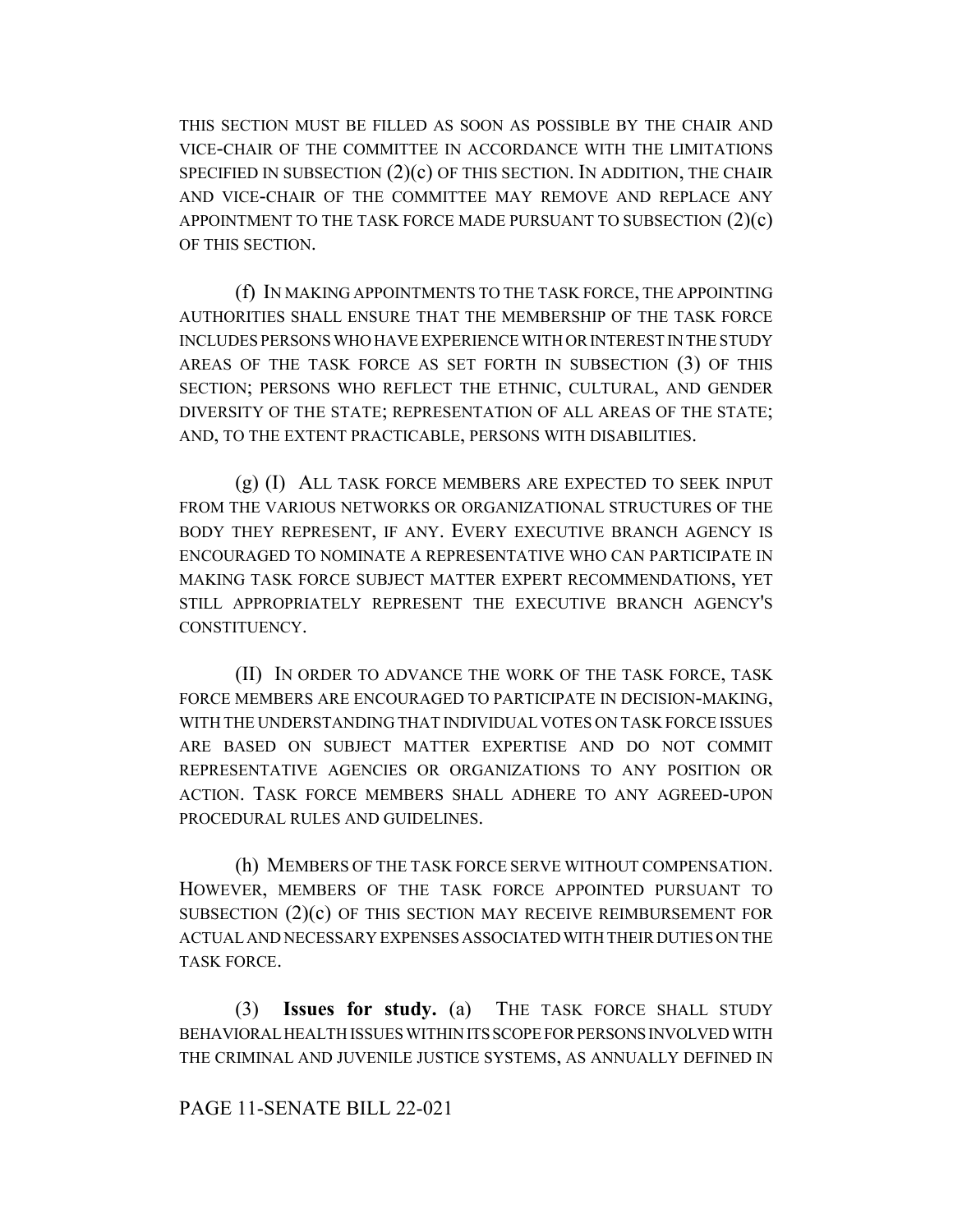WRITING BY THE COMMITTEE EVERY YEAR ON OR BEFORE JANUARY 30, AND SHALL DEVELOP AND PROPOSE POLICY MODIFICATIONS FOR COMMITTEE CONSIDERATION.

(b) THE REQUIREMENTS SET FORTH IN THIS SUBSECTION (3) DO NOT PROHIBIT THE TASK FORCE, AT ANY TIME DURING ITS EXISTENCE, FROM REQUESTING PERMISSION FROM THE COMMITTEE TO STUDY, PRESENT FINDINGS, AND MAKE RECOMMENDATIONS ON ANY ISSUE RELATED TO THE SCOPE OF THE TASK FORCE AND OVERSIGHT COMMITTEE.

(c) THE TASK FORCE SHALL STUDY BEST AND PROMISING PRACTICES TO PROMOTE POSITIVE SOCIAL AND EMOTIONAL OUTCOMES FOR INDIVIDUALS WITH BEHAVIORAL HEALTH DISORDERS WHO ARE INVOLVED OR AT RISK OF INVOLVEMENT OR CONTINUED INVOLVEMENT IN THE CRIMINAL OR JUVENILE JUSTICE SYSTEMS, WITH THE FOCUS ON BETTER UNDERSTANDING AND ADDRESSING NECESSARY RESOURCES AND ACTIONS FOR IMPLEMENTATION TO PREVENT INITIAL OR CONTINUED INVOLVEMENT WITH THE CRIMINAL OR JUVENILE JUSTICE SYSTEMS.

(d) IN EVALUATING THE ISSUES SET FORTH IN SUBSECTION  $(3)(a)$  OF THIS SECTION, THE TASK FORCE SHALL SPECIFICALLY CONSIDER THE FOLLOWING RELATED ISSUES, INCLUDING:

(I) EARLY IDENTIFICATION OF AND INTERVENTION STRATEGIES FOR INDIVIDUALS WHO ARE AT A HIGHER RISK OF CONTINUED INVOLVEMENT WITH THE CRIMINAL OR JUVENILE JUSTICE SYSTEM DUE TO ESTABLISHED OR DEVELOPING BEHAVIORAL HEALTH CONCERNS;

(II) THE PROMOTION OF RESILIENCE AND HEALTH FOR PERSONS ALREADY EXPERIENCING INVOLVEMENT OR WHO ARE AT RISK OF CONTINUING INVOLVEMENT WITH THE CRIMINAL OR JUVENILE JUSTICE SYSTEM DUE TO BEHAVIORAL HEALTH CONCERNS;

(III) THE INTERSECTION OF BEHAVIORAL HEALTH DISORDERS AND THE INVOLVEMENT OR RISK OF CONTINUED INVOLVEMENT IN THE JUVENILE OR CRIMINAL JUSTICE SYSTEMS, WITH A SPECIFIC FOCUS ON DIVERTING PERSONS WITH MENTAL HEALTH, SUBSTANCE USE, OR CO-OCCURRING DISORDERS AWAY FROM THE RISK OF CONTINUED JUVENILE OR CRIMINAL JUSTICE INVOLVEMENT; AND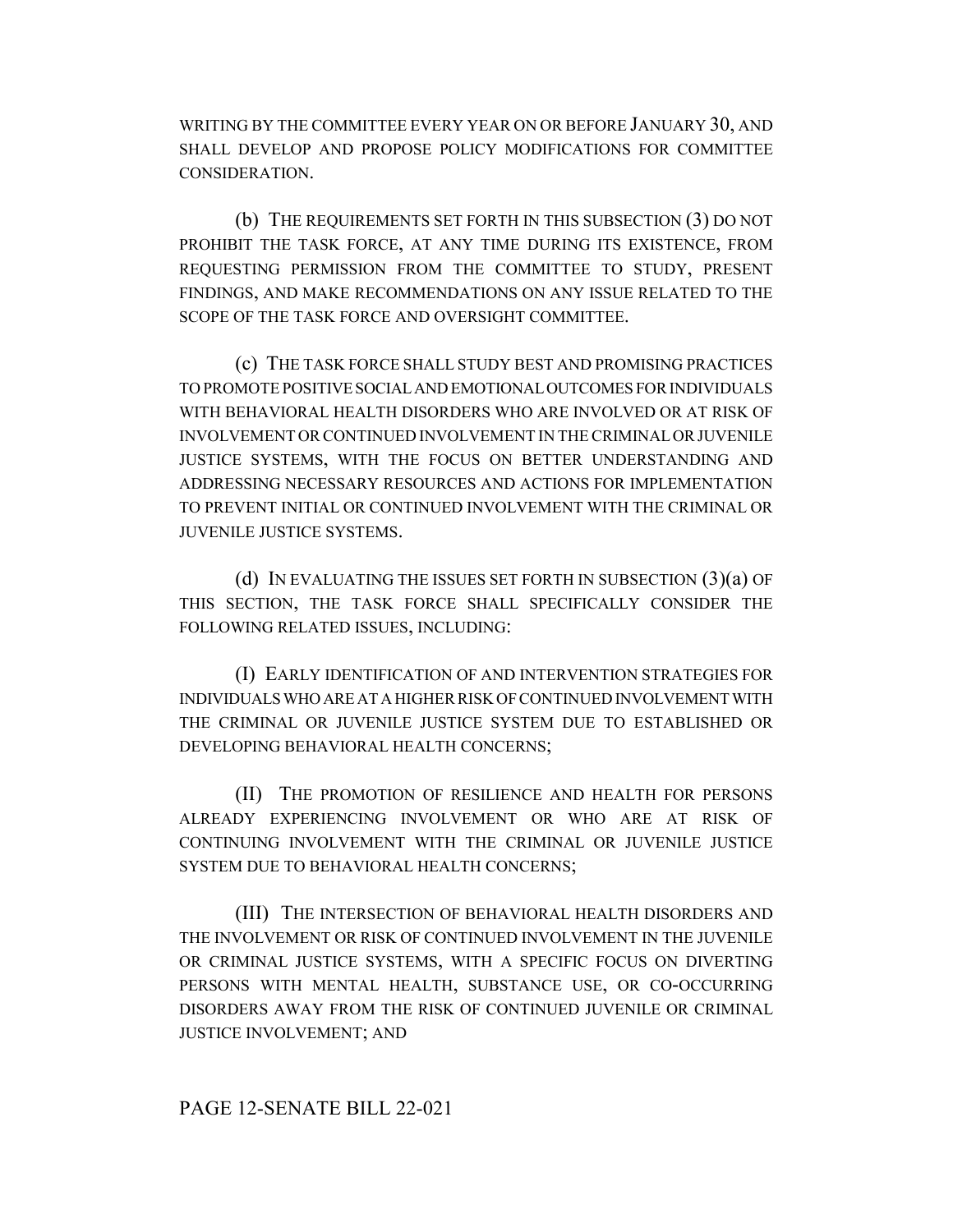(IV) ISSUES RELATING TO PERSONS WITH BEHAVIORAL HEALTH DISORDERS WHO ARE ALREADY INVOLVED IN THE CRIMINAL OR JUVENILE JUSTICE SYSTEM, UTILIZING SAFE AND EFFECTIVE INTERVENTIONS WITH A FOCUS ON PREVENTING FURTHER INVOLVEMENT, PROMOTING GOOD HEALTH OUTCOMES UPON RELEASE, AND ENHANCING RECOVERY SUCCESS.

(4) **Additional duties of the task force.** THE TASK FORCE SHALL ANNUALLY DELIVER POLICY AND LEGISLATIVE RECOMMENDATIONS TO THE COMMITTEE PURSUANT TO THIS SECTION. IN ADDITION, THE TASK FORCE SHALL:

(a) ON OR BEFORE AUGUST 1 OF EACH YEAR, SELECT A CHAIR AND VICE-CHAIR FROM AMONG ITS MEMBERS;

(b) MEET AT LEAST SIX TIMES EACH YEAR, OR MORE OFTEN AS DIRECTED BY THE CHAIR OF THE COMMITTEE;

(c) ESTABLISH ORGANIZATIONAL AND PROCEDURAL RULES FOR THE OPERATION OF THE TASK FORCE AND FOR COLLABORATION WITH THE COMMITTEE;

(d) DESIGNATE SPECIFIC TASK FORCE MEMBERS RESPONSIBLE FOR COLLABORATING WITH AND OBTAINING INPUT FROM OTHER GROUPS, TASK FORCES, OR STATEWIDE INITIATIVES THAT COMPLEMENT OR RELATE TO THE TASK FORCE'S IDENTIFIED AREAS OF STUDY;

(e) CREATE SUBCOMMITTEES AS NEEDED TO CARRY OUT THE DUTIES OF THE TASK FORCE. THE SUBCOMMITTEES MAY CONSIST, IN PART, OF PERSONS WHO ARE NOT MEMBERS OF THE TASK FORCE. SUCH PERSONS MAY VOTE ON ISSUES BEFORE THE SUBCOMMITTEE BUT ARE NOT ENTITLED TO A VOTE AT TASK FORCE MEETINGS.

(f) STUDY THE IMPLEMENTATION OF COMMITTEE LEGISLATION PASSED BY THE GENERAL ASSEMBLY;

(g) UPON REQUEST BY A COMMITTEE MEMBER, PROVIDE EVIDENCE-BASED FEEDBACK ON THE POTENTIAL BENEFITS OR CONSEQUENCES OF A LEGISLATIVE OR OTHER POLICY PROPOSAL NOT DIRECTLY AFFILIATED WITH OR GENERATED BY THE TASK FORCE. THE FEEDBACK MUST BE DELIVERED WITHIN TWO WEEKS TO THE ENTIRE

PAGE 13-SENATE BILL 22-021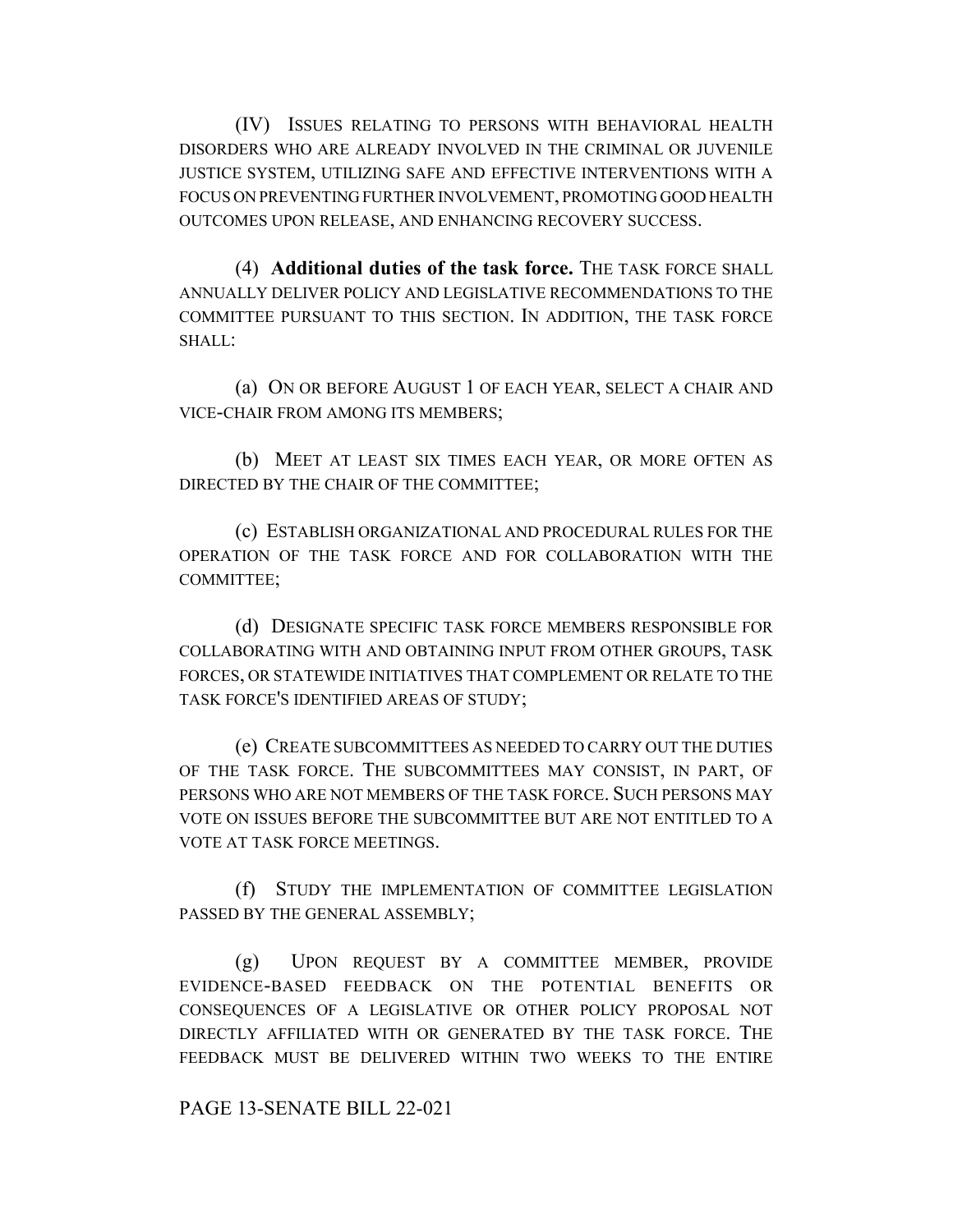COMMITTEE AND REMAIN AS CONCISE AS POSSIBLE WHILE CAPTURING ANY AVAILABLE EVIDENCE. IF THE TASK FORCE CANNOT IDENTIFY EVIDENCE TO EFFECTIVELY INFORM A RESPONSE, THE FEEDBACK WILL INDICATE A LACK OF EVIDENCE AND REPORT ON ANY ACTIONS TAKEN.

(h) (I) ON OR BEFORE AUGUST 1 OF EACH YEAR, PREPARE AND SUBMIT TO THE COMMITTEE, A REPORT THAT, AT A MINIMUM, INCLUDES:

(A) ISSUES STUDIED BY THE TASK FORCE, AS WELL AS FINDINGS FOR LEGISLATIVE OR OTHER RECOMMENDATIONS;

(B) LEGISLATIVE OR POLICY PROPOSALS OF THE TASK FORCE THAT IDENTIFY THE POLICY ISSUES INVOLVED, THE AGENCIES RESPONSIBLE FOR THE IMPLEMENTATION OF THE CHANGES, AND THE FUNDING SOURCES REQUIRED FOR IMPLEMENTATION;

(C) A SUMMARY OF TASK FORCE MEETING ACTIVITIES AND DISCUSSIONS;

(D) ANY EVIDENCE-BASED FEEDBACK PROVIDED TO THE COMMITTEE PURSUANT TO SUBSECTION  $(4)(g)$  OF THIS SECTION; AND

(E) A SUMMARY OF EFFORTS MADE TO COMMUNICATE, COLLABORATE, OR COORDINATE WITH OTHER GROUPS, TASK FORCES, OR STATE INITIATIVES.

(II) THE TASK FORCE MAY POST THE REPORT ON THE COMMITTEE'S WEBSITE.

(5) **Coordination.** THE TASK FORCE MAY WORK WITH OTHER GROUPS, TASK FORCES, OR STATEWIDE INITIATIVES THAT ARE PURSUING ISSUES AND POLICY INITIATIVES SIMILAR TO THOSE ADDRESSED IN SUBSECTION (3) OF THIS SECTION. THE TASK FORCE MAY DEVELOP RELATIONSHIPS WITH OTHER TASK FORCES, COMMITTEES, AND ORGANIZATIONS TO LEVERAGE EFFICIENT POLICY-MAKING OPPORTUNITIES THROUGH COLLABORATIVE EFFORTS.

(6) NOTWITHSTANDING ANY PROVISION OF THIS SECTION, THE TASK FORCE IS NOT REQUIRED TO MEET, SUBMIT ANNUAL POLICY AND LEGISLATIVE RECOMMENDATIONS, OR SUBMIT AN ANNUAL REPORT TO THE COMMITTEE

PAGE 14-SENATE BILL 22-021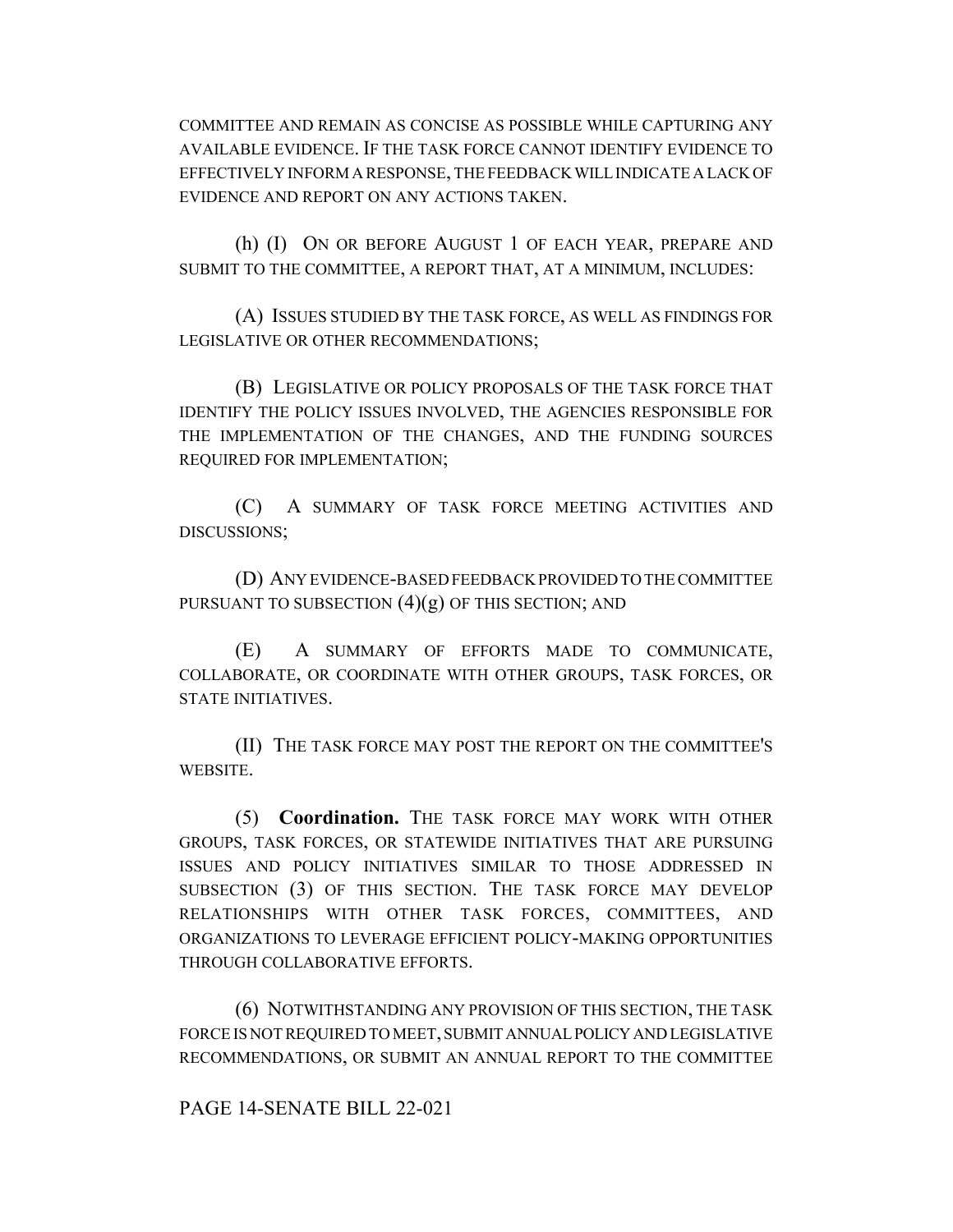DURING ANY INTERIM IN WHICH THE GENERAL ASSEMBLY HAS SUSPENDED INTERIM COMMITTEE ACTIVITIES.

**18-1.9-105. Task force funding - staff support.** (1) THE LEGISLATIVE COUNCIL STAFF SHALL SUPPLY STAFF ASSISTANCE, WITHIN EXISTING APPROPRIATIONS, TO THE TASK FORCE AS THE COMMITTEE DEEMS APPROPRIATE.IF EXISTING APPROPRIATIONS ARE NOT ADEQUATE TO SUPPLY STAFF ASSISTANCE THROUGH THE LEGISLATIVE COUNCIL STAFF, THE DIRECTOR OF LEGISLATIVE COUNCIL STAFF SHALL REQUEST ADDITIONAL NECESSARY FUNDING IN ITS ANNUAL BUDGET REQUEST.

(2) THE DIVISION OF CRIMINAL JUSTICE IN THE DEPARTMENT OF PUBLIC SAFETY, THE OFFICE OF BEHAVIORAL HEALTH IN THE DEPARTMENT OF HUMAN SERVICES, AND ANY STATE DEPARTMENT OR AGENCY WITH AN ACTIVE REPRESENTATIVE ON THE TASK FORCE ARE AUTHORIZED TO RECEIVE AND EXPEND GIFTS, GRANTS, AND DONATIONS, INCLUDING DONATIONS OF IN-KIND SERVICES FOR STAFF SUPPORT, FROM ANY PUBLIC OR PRIVATE ENTITY FOR ANY DIRECT OR INDIRECT COSTS ASSOCIATED WITH THE DUTIES OF THE TASK FORCE.

**18-1.9-106. Treatment of persons with behavioral health disorders in the criminal and juvenile justice systems fund.** (1) THE TREATMENT OF PERSONS WITH BEHAVIORAL HEALTH DISORDERS IN THE CRIMINAL AND JUVENILE JUSTICE SYSTEMS FUND, REFERRED TO IN THIS SECTION AS THE "FUND", IS CREATED IN THE STATE TREASURY. THE FUND CONSISTS OF MONEY APPROPRIATED OR TRANSFERRED TO THE FUND BY THE GENERAL ASSEMBLY AND ANY PRIVATE AND PUBLIC FUNDS RECEIVED THROUGH GIFTS, GRANTS, OR DONATIONS FOR THE PURPOSE OF IMPLEMENTING THE PROVISIONS OF THIS ARTICLE 1.9. MONEY IN THE FUND IS SUBJECT TO ANNUAL APPROPRIATION BY THE GENERAL ASSEMBLY FOR THE DIRECT AND INDIRECT COSTS ASSOCIATED WITH THE IMPLEMENTATION OF THIS ARTICLE 1.9.MONEY IN THE FUND NOT EXPENDED FOR THE PURPOSE OF IMPLEMENTING THIS ARTICLE 1.9 MAY BE INVESTED BY THE STATE TREASURER AS PROVIDED BY LAW. THE STATE TREASURER SHALL CREDIT ALL INTEREST AND INCOME DERIVED FROM THE DEPOSIT AND INVESTMENT OF MONEY IN THE FUND TO THE FUND. THE STATE TREASURER SHALL TRANSFER ALL UNEXPENDED AND UNENCUMBERED MONEY REMAINING IN THE FUND AS OF JULY 1, 2025, TO THE GENERAL FUND.

(2) THE CHAIR OF THE EXECUTIVE COMMITTEE OF THE LEGISLATIVE

PAGE 15-SENATE BILL 22-021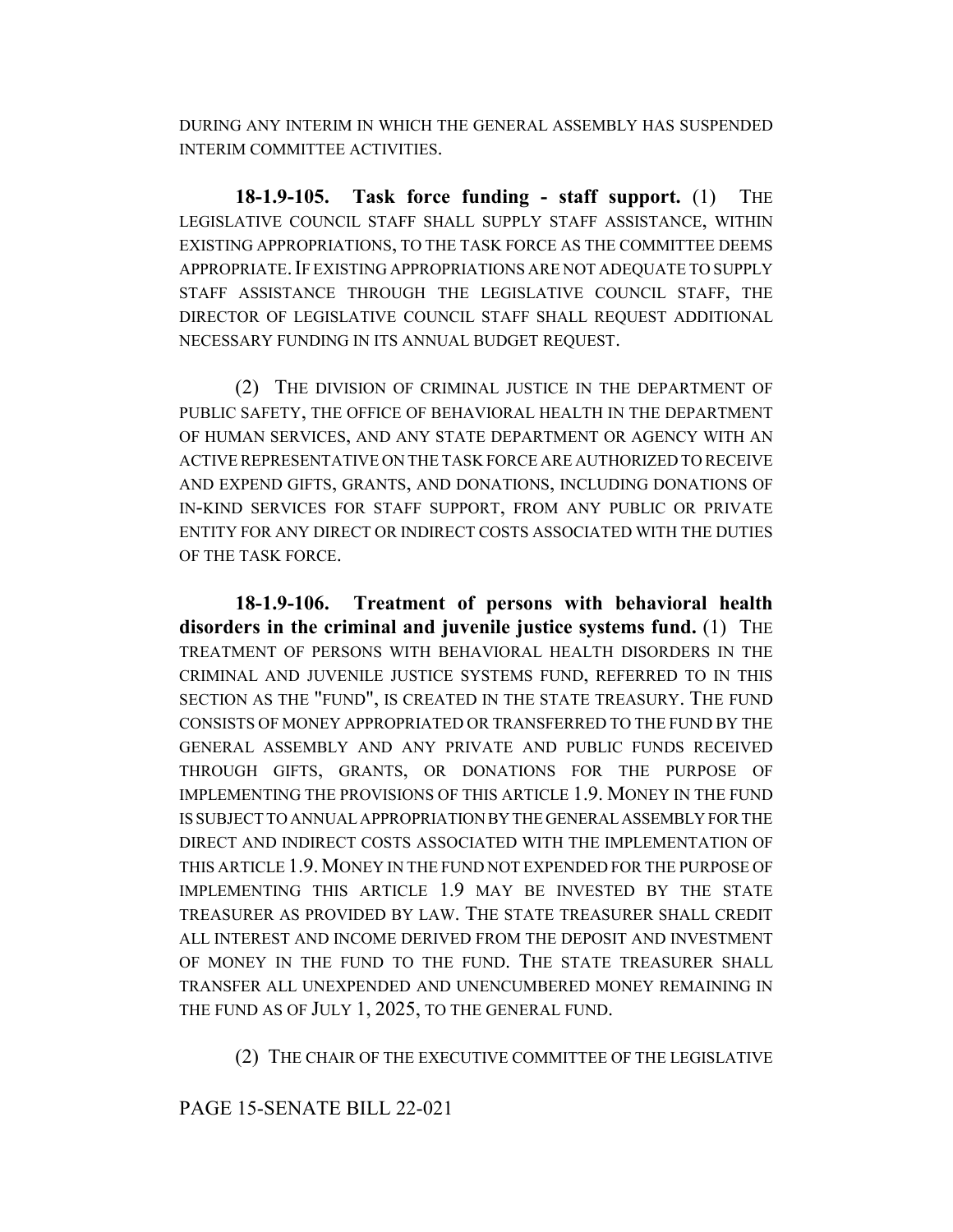COUNCIL SHALL APPROVE ANY COMPENSATION PROVIDED FOR IN SECTIONS  $18-1.9-103$   $(1)(g)$ ,  $18-1.9-104$   $(2)(h)$ , AND  $18-1.9-105$  FOR MEMBERS OF THE GENERAL ASSEMBLY, SPECIFIED MEMBERS OF THE TASK FORCE, AND STAFF ASSISTANCE TO THE COMMITTEE AND TASK FORCE, AS PROVIDED BY THE DIRECTOR OF RESEARCH OF THE LEGISLATIVE COUNCIL AND THE DIRECTOR OF THE OFFICE OF LEGISLATIVE LEGAL SERVICES. COMPENSATION MUST BE PAID BY VOUCHERS AND WARRANTS DRAWN AS PROVIDED BY LAW FROM MONEY APPROPRIATED FOR SUCH PURPOSE AND ALLOCATED TO THE EXECUTIVE COMMITTEE OF THE LEGISLATIVE COUNCIL FROM THE FUND.

**18-1.9-107. Repeal of article.** THIS ARTICLE 1.9 IS REPEALED, EFFECTIVE JULY 1, 2027.

**SECTION 2. Appropriation.** (1) For the 2022-23 state fiscal year, \$108,131 is appropriated to the legislative department. This appropriation is from the general fund. To implement this act, the department may use this appropriation as follows:

(a) \$29,541 for use by the general assembly;

(b) \$60,255 for use by the legislative council, which amount is based on an assumption that the legislative council will require an additional 0.8 FTE; and

(c) \$18,335 for use by the office of legislative legal services, which amount is based on an assumption that the office will require an additional 0.2 FTE.

**SECTION 3. Safety clause.** The general assembly hereby finds,